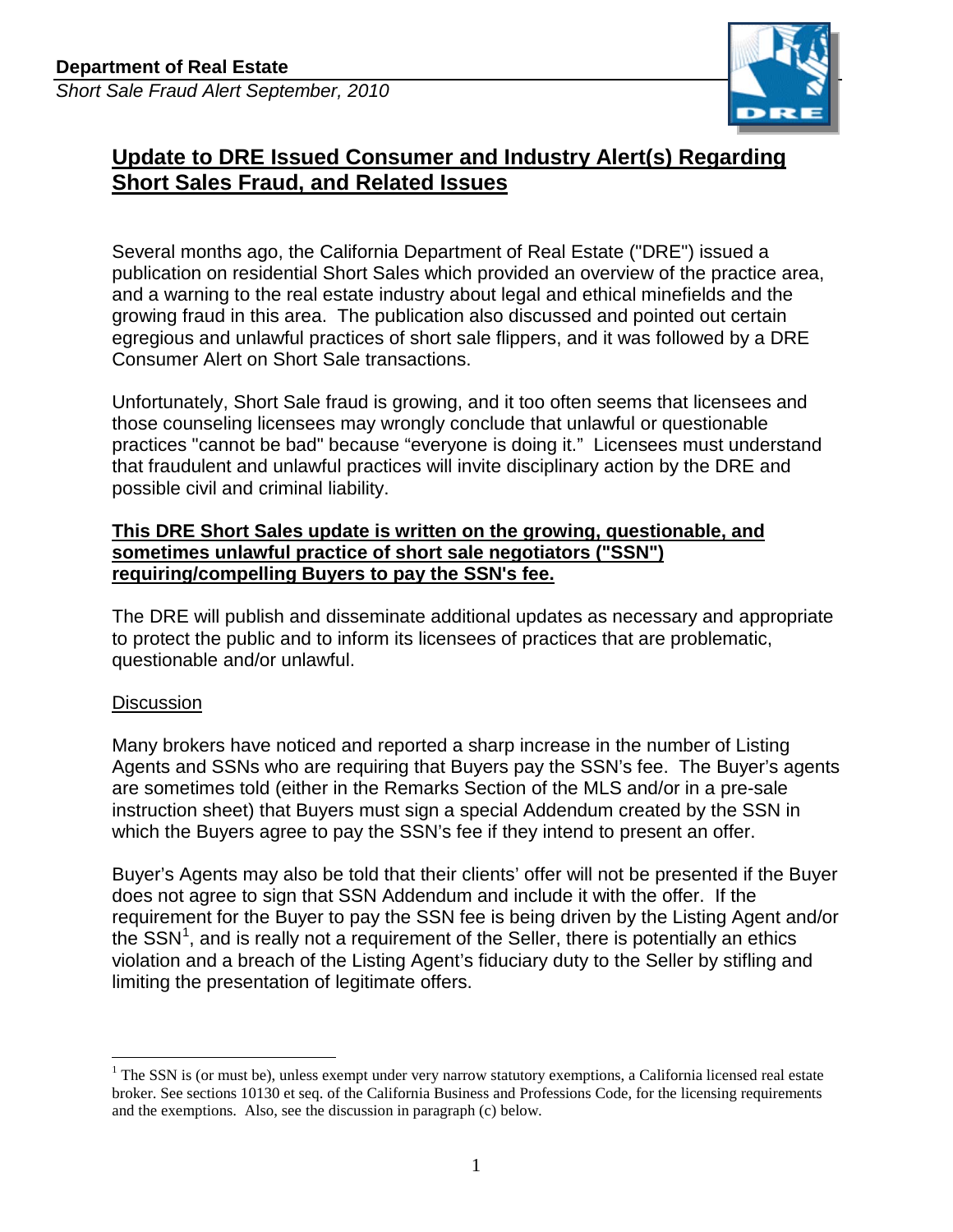

 Short Sale Lender (such as a second Lender). The NRCC will or may be shown on the not approve the same. Remember, in Short Sales, the Seller's Lender may require, and One version of this scenario is where the Buyer is told that he or she "must" request a credit for non-recurring closing costs ("NRCC") (the NRCC is typically 3%) as part of the Buyer's offer with the understanding that the Buyer will use that money to pay the SSN's fee as well as any other party who is not satisfied with the amount authorized by the HUD1 and if the fee is paid through escrow it would appear on a late-escrow HUD-1. However, these additional fees are often paid outside of escrow since the Lenders may in many cases makes it clear, that the Seller is not to receive money or any other benefit from the sale.

 SSN's fee to the Buyers may raise significant legal concerns for Brokers. In some Agent and the SSN. In other cases, the Listing Agent has hired an outside SSN because that agent is not able or willing to provide short sale negotiation services to their clients, but at the same time the Listing Agent does not want to share his or her commission earnings with the outside SSN that has been hired to do that work. The SSN Addenda that have been created to shift the payment responsibility for the instances the Listing Agent is trying to get paid extra money to serve as both the Listing

## **To better understand the pitfalls and perils involved in these types of arrangements, we offer the following:**

 these terms and conditions are on a separate Addendum may be to better enable the some instances, the Buyer's Lender. Based upon anecdotal reports from lawyers and these Addenda to the Lenders as part of the package of information requesting Short Sale approval from the Seller's Lender. This practice of intentional concealment would support and/or may lead to a finding of Lender Fraud. If the SSN Addendum is not sent to the Seller's Lender, the Lender may not be aware that the Buyer (whether or not the transaction including, but not limited to, the SSN. It is noted that in addition to extremely problematic from a legal standpoint. (a) Although the SSN Addendum is a contract document, the primary reason that Listing Agent and/or SSN to conceal this information from the Seller's Lender and, in real estate practitioners, it appears that unscrupulous SSNs are purposely not sending they are approved to get the NRCC credit) is being required to direct funds to others in paying for the SSN, Buyers may be asked to pay off the Seller's credit card debt, the Seller's moving expenses, to buy the Seller's furniture at an inflated price, and to otherwise provide funds for the direct benefit of the Seller. If those funds/payments are not expressly approved by the Seller's Lender, those "additional" payments could be

 (b) Including the payment of the SSN's fee on a HUD-1 is arguably not sufficient be made. The Seller's Lender's Term Sheet usually specifies the total amount of commission compensation that is to be paid to the Listing and Selling Brokers in the transaction. That Term Sheet may constitute escrow instructions from the Lender, and the Lender might not approve a payment to an SSN that is to be added to the amount to qualify as a realistic, timely disclosure to the Seller's Lender that such a payment will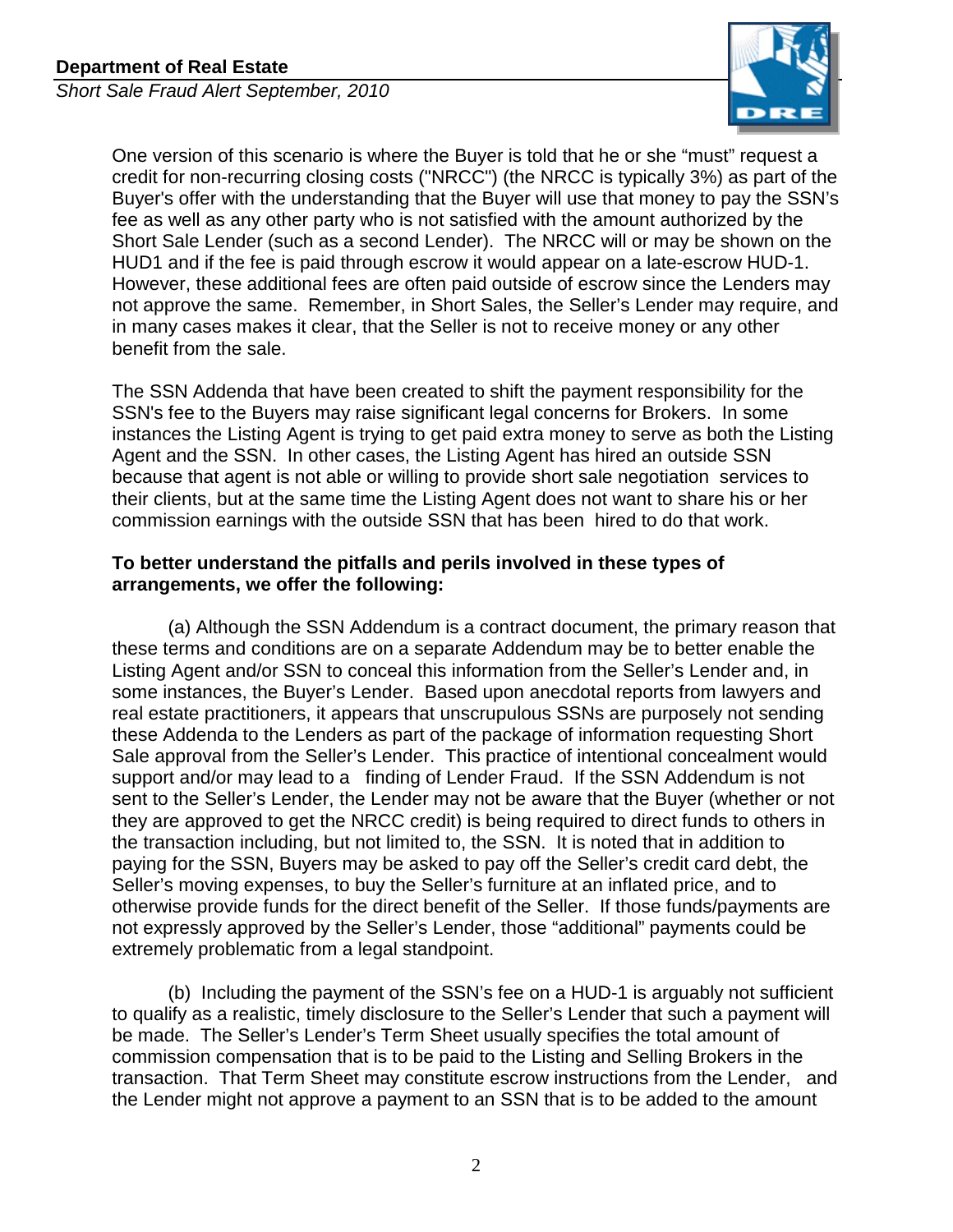

 authorized as payment for the Listing and Selling Brokers. Lenders may consider any California real estate licensee activity. When the Buyer's separate payment of the SSN's fee appears on the final HUD-1 and that payment had not been authorized in the Lender's Term Sheet (*i.e*., when added to commission that the Listing and Selling take the position that this constitutes a violation of the Lender's Escrow Instructions, and that may constitute Lender Fraud. Recently, a Northern California Title Company (that amount of the forgiven loan (plus attorneys' fees and costs) simply because the escrow holder authorized a minor payment that was not approved by the Lender. fee charged by a SSN to be a commission payment because the SSN is performing Brokers are receiving it may exceed the limit authorized by the Lender), Lenders may had also served as the escrow holder) settled a case by paying the Lender the entire

 the Buyer is to pay the SSN fee. The muddled and unsettled issue of who the SSN is transaction, disgorgement of all commissions earned by all Brokers and sales discipline of some of the real estate licenses. It is possible that an SSN might fall be an agent "who sells or finds and obtains a buyer for the real property"). For example, creation of a dual agency relationship might not be properly confirmed in the Purchase an Agency Disclosure form, although the same would be required in the event there is an agency ("Selling Agent") relationship between the SSN and the Buyer. Failure to (c) The SSN Addenda may contain provisions which purport to establish that the SSN (who is negotiating with the Seller's Lender on behalf of the Seller) is also representing the interests of the Buyer in order to support the rationale given as to why actually representing can be used, depending on the facts and circumstances, as the basis to allege undisclosed dual agency which could lead to a rescission of the associates involved in the transaction, and ultimately to the revocation or other entirely outside the scope of the statutory agency disclosure law which generally pertains to Listing Agents (defined under California Civil Code section 2079.13(f) as "a person who has obtained a listing of real property to act as an agent for compensation") and Selling Agents (defined under California Civil Code section 2079.13(n) to generally California lawyers performing legal work and rendering services in the course of their legal practice are not included in the above-identified disclosure law. An ill-conceived Contract or the Addenda (as required by California Civil Code sections 2079.13et seq.) and the SSNs might not provide the Seller with the Agency Disclosure form in a timely fashion (if they provide it at all). Nor does the SSN generally bother to give the Buyer provide a timely Agency Disclosure can invalidate the obligation to pay commission under the terms of a Listing Agreement (please see Huijers v. DeMarrais, 11 Cal.App.4th 676 (1992)). That same reasoning and analysis may form a legitimate basis to negate the SSN fee.

 (d) While much of the written documentation with reference to the Short Sale transaction will refer to a sale for fair market value ("FMV"), the SSN and Listing Agents the Buyer to want to pay the SSN fee. Unfortunately, if the Buyer acknowledges that he direct contravention of what Buyers and Sellers may be required to certify to secure the may orally emphasize the payment of less than the FMV as part of a scheme to induce or she is paying less than the actual FMV of the property, then he or she is acting in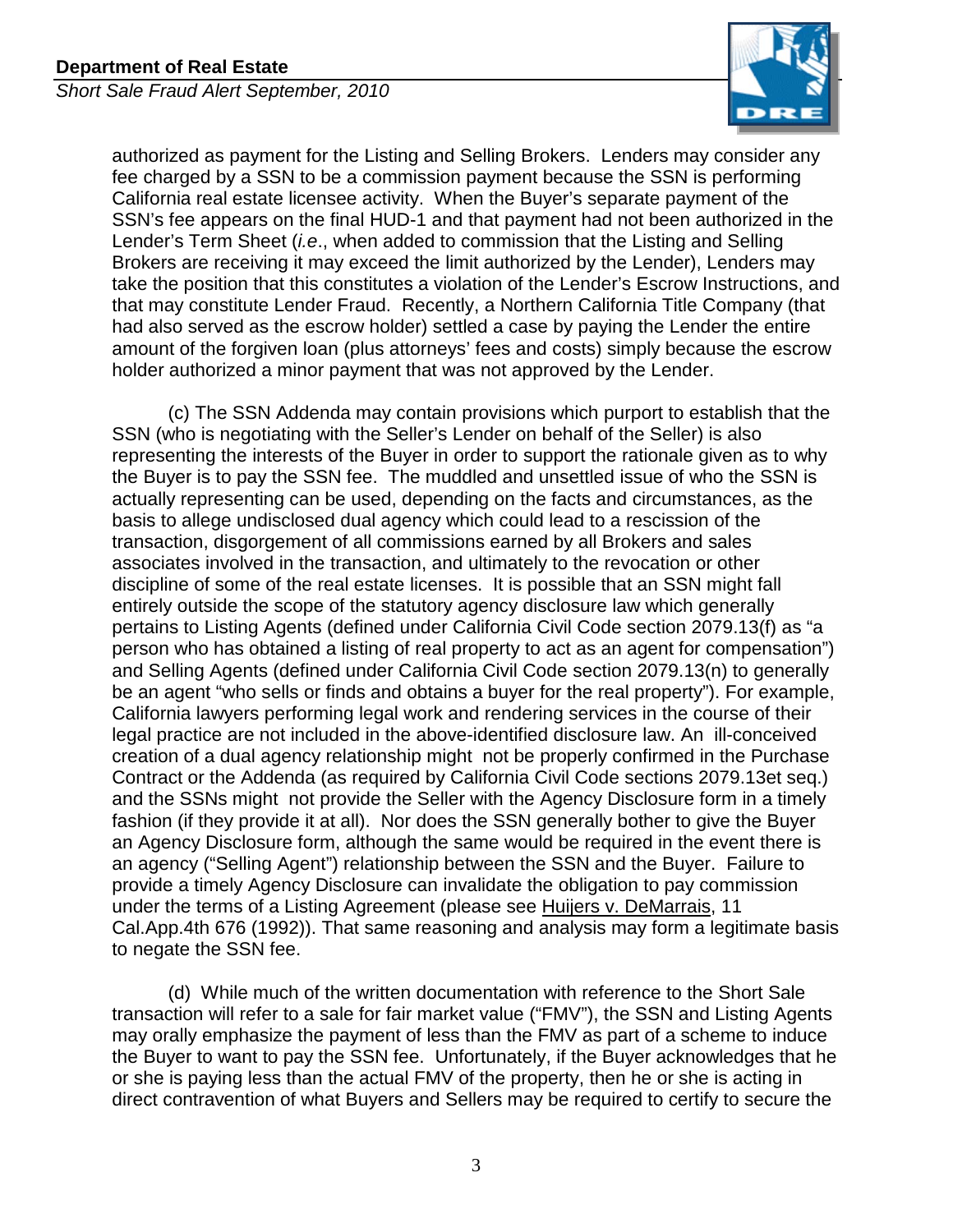

 Seller's Lender's approval of the Short Sale. In the past, Sellers have been required to documents. Misrepresentations, perjury, and/or the subornation or perjury, have purchase price would not prevent the taxing authorities from assessing the taxable value of the property at FMV. If that occurs, additional liability exposure may be created for the Brokers, depending on their involvement in a fraudulent scheme. certify under penalty of perjury that the property is being sold for FMV. More and more Lenders are now requiring that the Buyers also execute comparable certification serious legal, criminal and/or disciplinary consequences. Also, any "artificially lowered"

 for the Brokers, depending on their involvement in a fraudulent scheme. (e) As discussed above, the SSN's fee that is charged to the Buyer might not be part of the "negotiations" between the principals. Rather, it may be a requirement of the "terms of the sale" sheet distributed by the Listing Agent or SSN to prospective Buyers' Agents. The latter may be effectively told that their clients' offers will not even be considered (*i.e*., at times not even presented) unless the offer contains the required terms, including the credit and/or the requirement that the Buyers and their Agents must sign the SSN Addendum. Since the SSN is a service provider that should be paid requiring the Buyer to pay that "extra" fee(s) also appears to constitute an unlawful "junk" fee under the federal law known as RESPA. sale according to the Listing Agents' comments in the MLS and/or on any pre-sale through escrow, if no real or added services are actually performed for the Buyer,

 (f) If the SSN's fee is paid outside of escrow, so that the fee is not disclosed on the HUD-1, the concealment may be in violation of federal law. In addition, depending violate federal law by agreeing to structure the deal to include "hidden" payments on their involvement, all of the parties to that transaction (Sellers, Agents, Buyers and Escrow holders) could be alleged and be found to have participated in a conspiracy to outside of escrow.

 (g) The SSNs may claim that the Buyers are not really paying them a fee because the SSN's fee is coming out of the 3% credit from the Seller to the Buyer for NRCC. Negotiators are often able to have the Lender approve such a credit on their "Term Sheet". As discussed above, there may be Lender fraud issues involved in the the SSNs may be involved in a "shell" game. If that occurs, the Buyers' interests might discussed above) or their own Agent who has those same fiduciary obligations. redirection/misdirection of the credit, and this could also be the basis for a deceptive and unfair business practice lawsuit. If the Buyer is authorized by the Seller's Lender to receive the credit as specified in the Purchase Contract with the Seller, but the Buyer is compelled to and must give up some or all of the credit to pay the SSN (or others), then not be properly protected by either the SSN who may owe them fiduciary duties (as Breaches of fiduciary duties have consequences in terms of civil liability and license discipline.

 (h) Finally, it must be noted that many of the Addenda or other documents used to require payments to SSNs may contain hold harmless language that may give real estate licensees a false sense of security as to the propriety of such transactions. . It